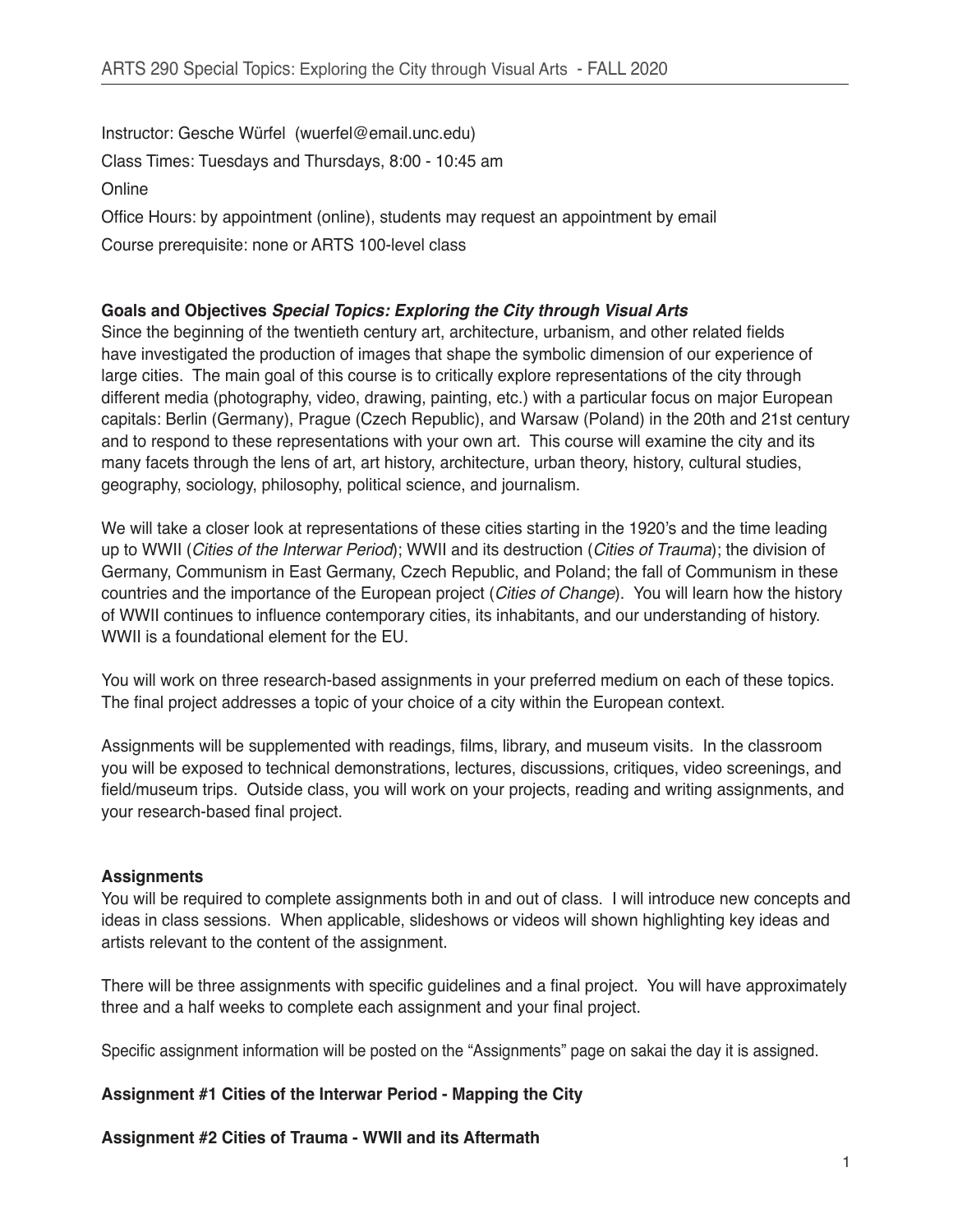# **Assignment #3 Cities of Change - The European Project**

#### **Final Project**

#### **Readings**

There is no assigned textbook for this course. All readings can be found on sakai.

You will be required to write responses to most of the readings in the following form: write two critical questions about the text and answer one in essay form. Your responses should be 2 pages in length, typed, 12pt font, and 1.5 spaced. All papers must be original work and must include critical analysis. All responses should be available for your consultation during class and submitted to me by the end of that class (email or Sakai Dropbox). We will also have in-class-discussions about the readings. I expect you to read them thoroughly, come to class prepared to talk about the issues raised and actively participate in the discussion.

If you need help with the reading responses, contact the Writing Center [\(http://writingcenter.unc.edu](http://writingcenter.unc.edu)) to book a session with a tutor.

#### **Sakai**

The syllabus, all grades, attendance, readings, notes, and resources will be posted on Sakai. Your assignments, reading responses and presentations will have to be uploaded to Sakai (Dropbox).

#### **Open Lab**

Open Lab is time to make work. You will get one-on-one advice and instruction on anything from technical problems to conceptual strategies. You can sign up through Calendly for feedback sessions with me (link on Sakai).

#### **Grading**

Your work in this course will be evaluated in terms of technical proficiency, creativity, evidence of experimentation and risk-taking, comprehension of specific assignment concepts, and level of effort demonstrated. Overall assessment will be broken down as follows:

- 15% Assignment 1
- 15% Assignment 2
- 15% Assignment 3 (Teamwork/Presentation)
- 25% Final Project
- 15% Participation in class discussions and critiques
- 15% Reading respones

#### **Missing a critique, late assignments**

Your presence at critiques is especially important. Missing a critique without an approved excuse will result in a failing grade (0 points) for that project. You must come to critique even if your work is not finished.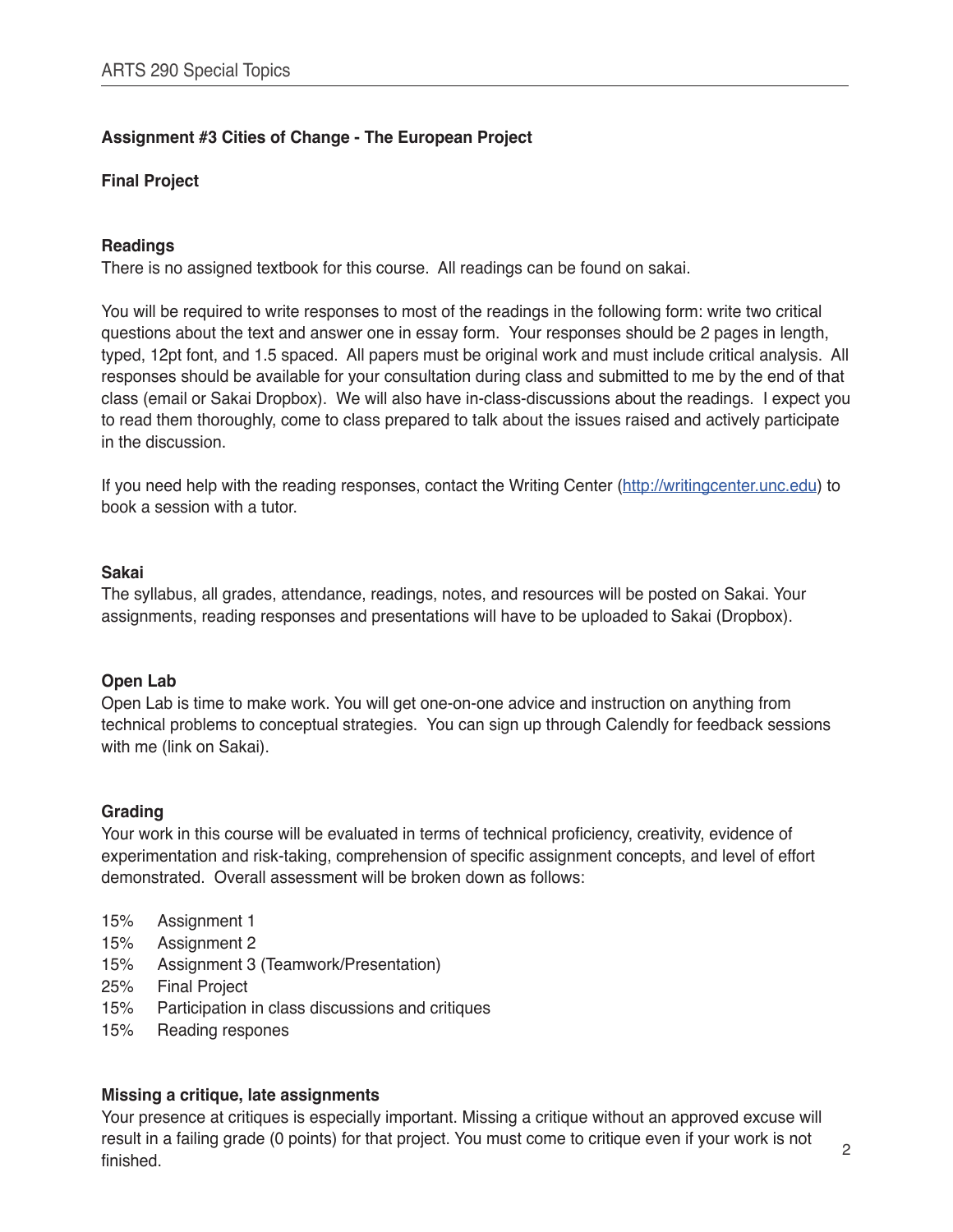# **Zoom**

During synchronous classes, you are expected to have your camera on so that you can engage with the rest of the class participants. Obviously you can take a quick break to use the bathroom, just as during an in-person class. But, just as during an in-person class, seeing everyone's face and being ready to engage is important for the overall atmosphere. If you do not wish for anyone else to see your room, I recommend setting up a virtual background. Please let me know if your device doesn't have a camera or if you live in a place with a poor Internet connection.

# **Grade Scale and Grade Explanations**

- A 100 95 points
- A- 94 90 points
- $B+ 89-87$  points
- $B = 86 83$  points
- B- 82 80 points
- C+ 79 77 points
- C  $76 73$  points
- C- 72 70 points
- D+  $69 67$  points
- D  $66 60$  points
- F 59 and below

According to the Undergraduate Bulletin, the University describes its letter grades as follows:

A Mastery of course content at the highest level of attainment that can reasonably be expected of students at a given stage of development. The A grade states clearly that the student has shown such outstanding promise in the aspect of the discipline under study that he/she may be stronly encouraged to continue.

Exceptional, superlative work. Both technical and conceptual elements of the project show a level of significant mastery and originality.

B Strong performance demonstrating a high level of attainment for a student at a given stage of development. The B grade states that the student has shown solid promise in the aspect of the discipline under study.

Above average work that displays well executed compelling ideas.

- C A totally acceptable performance demonstrating an adequate level of attainment for a student at a given stage of development. The C grade states that while not yet showing any unusual promise, the student may continue to study in the discipline with reasonable hope of intellectual development. Average work where basic technical and conceptual requirements were met. Work is satisfactory.
- D A marginal performance in the required exercises demonstrating a minimal pssing level of attainment for a student at a given stage of development. The D grade states that the student has given no evidence of prospective growth in the discipline; an accumulation of D grades should be taken to mean that the student would be well advised not to continue in the academic field. Inadequate work that fails to meet the assignment requirements. Often this work is incomplete and displays a clear lack of effort.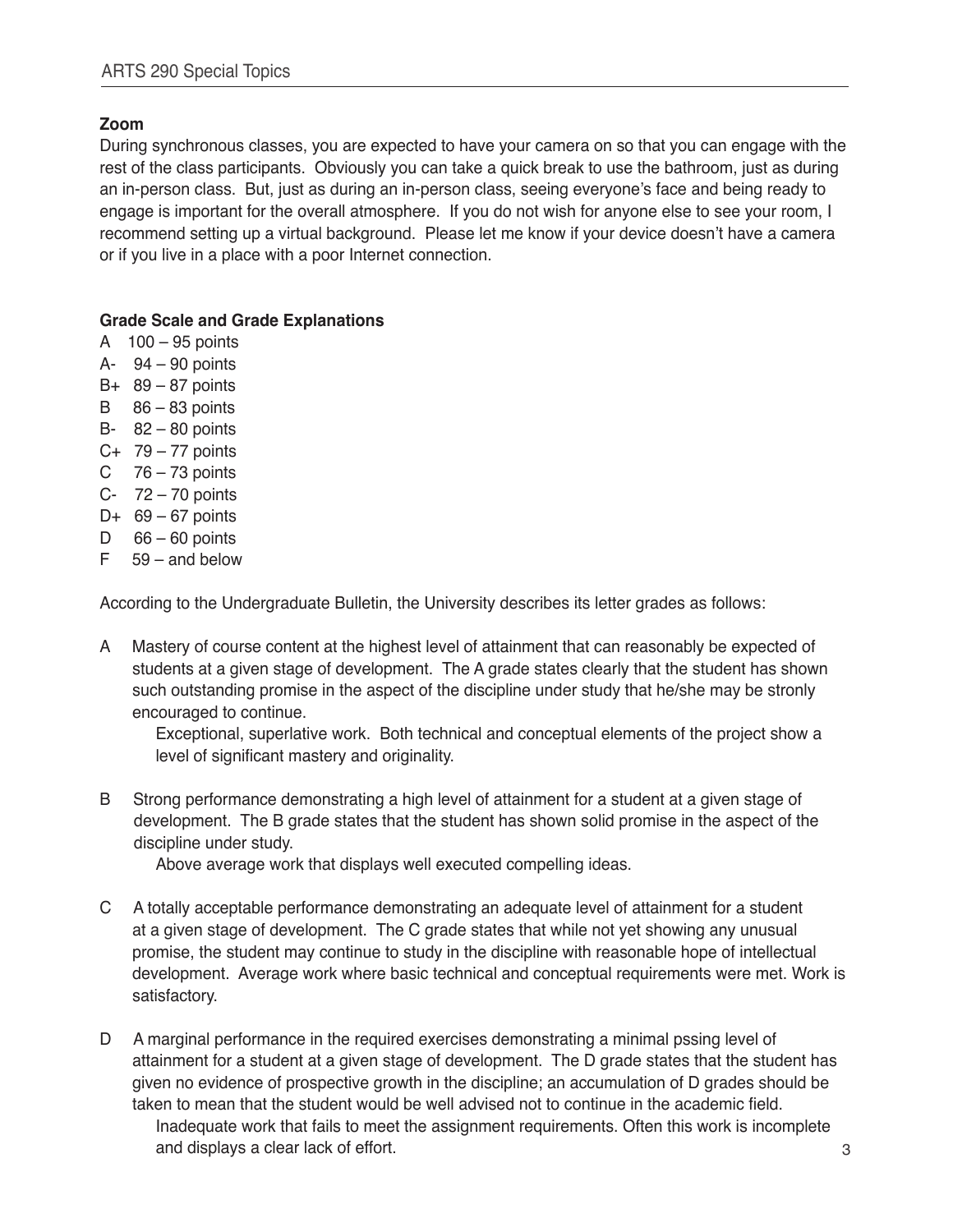F For whatever reasons, an unacceptable performance. The F grade indicates that the student's performance in the required exercises has revealed almost no understanding of the course content. A grade of F should warrant questioning whether the student may suitably register for further study in the discipline before remedial work is undertaken. Unacceptable work and effort.

# **Attendance**

Attendance for every synchronous class and critique is expected. Your presence in class is crucial to your development in this course. However, as unforeseen circumstances sometimes arise, you are allowed no more than two absences over the course of the of the semester. Any more than this will result in the lowering of your grade by a 1/2 of a letter grade for each additional absence. So, for instance, if you have an A- and three absences, you will receive a B+, four absences = B, five absences  $=$  B- and so on.

If you foresee absences in the course due to reasons such as COVID-19, chronic health issues, special needs, prior professional or athletic appointments etc., please speak to me as early as possible. I can point you to appropriate university authorities who may authorize your absence. Also see accessibility below. List of university approved absences can be found here: [http://catalog.unc.edu/policies](http://catalog.unc.edu/policies-procedures/attendance-grading-examination/)[procedures/attendance-grading-examination/](http://catalog.unc.edu/policies-procedures/attendance-grading-examination/)

If you are absent, it is your responsibility to find out what we did in class and obtain notes from your classmates. Feel free to ask me if you have specific questions but I will not repeat lectures or demonstrations.

Lateness or leaving class early without being dismissed will not be tolerated in this class. Class will start promptly at 8:00 am. For every 3 instances of lateness, you will acquire one unexcused absence that will count toward your overall tally of absences, which ultimately could result in a lowering of your final grade. I will talk to you if you come close to your absence limit. It is your responsibility to make up information missed. Perfect attendance from conscientious hard-working students will be rewarded by having the final grade increased by a plus factor.

## **Participation**

Class participation is a vital aspect to your successfulness in this course. It is also integral in creating an environment in which we all, collectively, help one another move forward with their work through a process of constructive criticism and support. Participation extends to all facets of the class, including:

- Offering thoughtful contributions during class critiques;
- Utilizing Open Lab time effectively;
- Taking notes during lectures, demonstrations, and video screenings;
- Showing up on time and being prepared for class.

Your participation in these areas will be noted and will comprise a portion of your final grade.

Please turn off your cell phones during class. PLEASE NOTE that using your cell phone or laptop during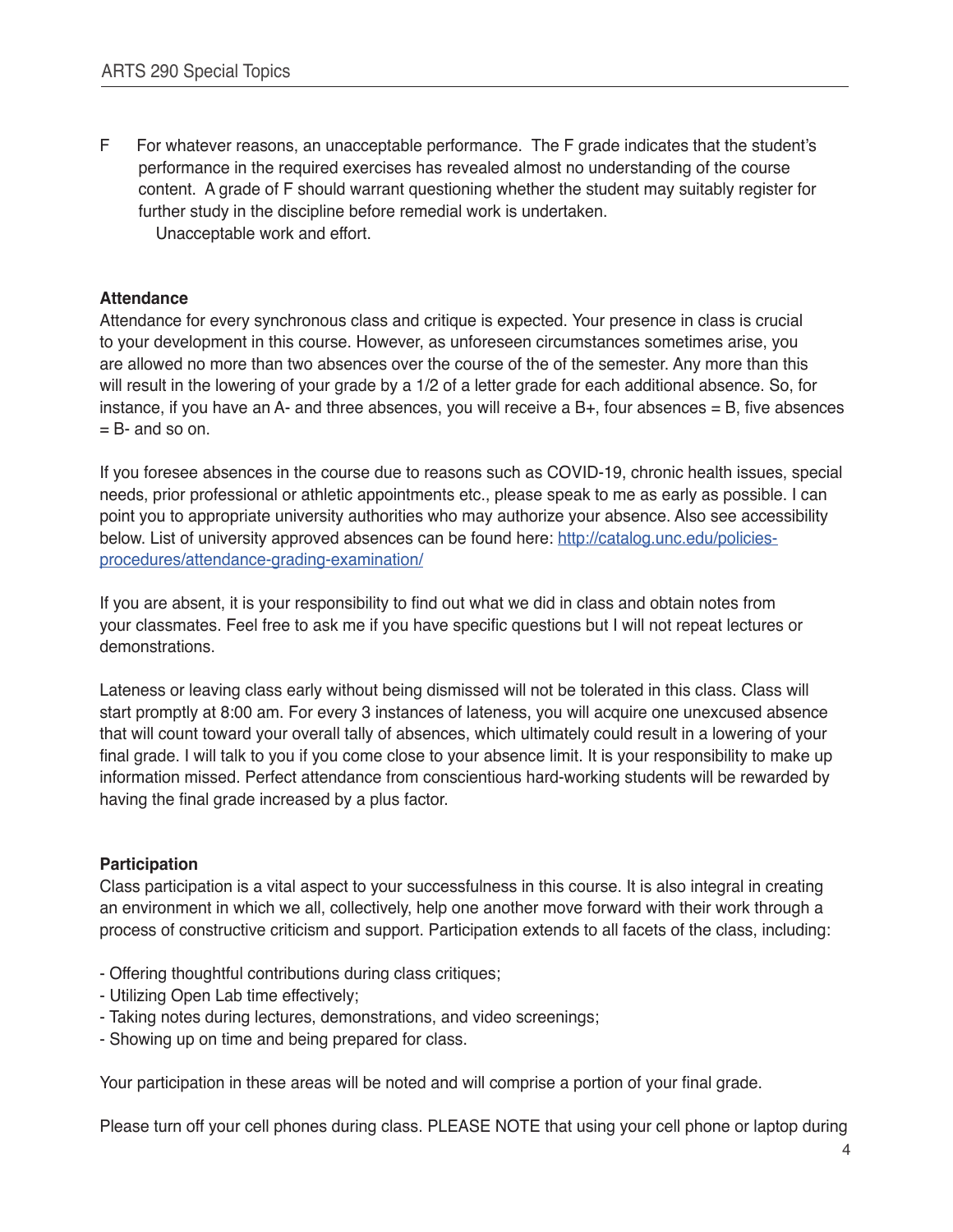class (for texting, checking email, etc) will adversely affect your participation grade.

Participation is NOT the same as attendance!

## **Extra Credit**

You may earn extra credit by reviewing one of the Hanes Visiting Artist Lectures. Your review should be between 1.5-2 pages, 1.5 spaced, font size 12, and contain your analysis on the artist's talk and their work (no purely descriptive writing please), e.g. what are the major themes, how do these themes relate or do not relate to your interests/practice. You will receive between 1 and 3 extra points for each review depending on the quality of your work. Nevertheless, I suggest you attend all HVA lectures.

#### **Hanes Visiting Artist Lectures (virtual)**

- Thursday, September 24, 7pm: Antoine Williams and Carmen Neely / NC Black Artists Collective, Virtual Lecture

- Thursday, October 8, 7pm: Zoë Charlton and Lauren Frances Adams, Virtual lecture

ZOOM (or other platform) links will be sent out once they have been set up.

#### **The Roadmap for Fall 2020**

UNC-CH has developed a set of community standards and policies for their students, faculty, staff and visitors. We are all in this together, and we believe that together, we can face the challenges presented by COVID-19 with resilience, determination and great support for our community.

## **Prevent and Protect**

- Understand how the COVID-19 virus spreads.
- Wash your hands often.
- Practice physical distancing.
- Wear a face mask.
- Maintain clean, safe spaces.
- Engage in smaller group and virtual settings.
- Follow immunization recommendations.
- Protect the community.
- Provide medical return clearance

#### **Care**

- Self-check for symptoms daily.
- Seek medical care.
- Testing.
- Participate in medical monitoring and/or contact tracing.
- Promote diversity, equity and inclusion.

- Care for your physical and mental well-being. Get outside, exercise and take breaks regularly, and connect appropriately with family or friends. You should reach out for support if you or someone you know needs help coping or navigating concerns around mental health and well-being. Students: Contact [Counseling and Psychological Services](https://caps.unc.edu) at 919-966-3658, available 24 hours per day, seven days a week.

- Connect across campus.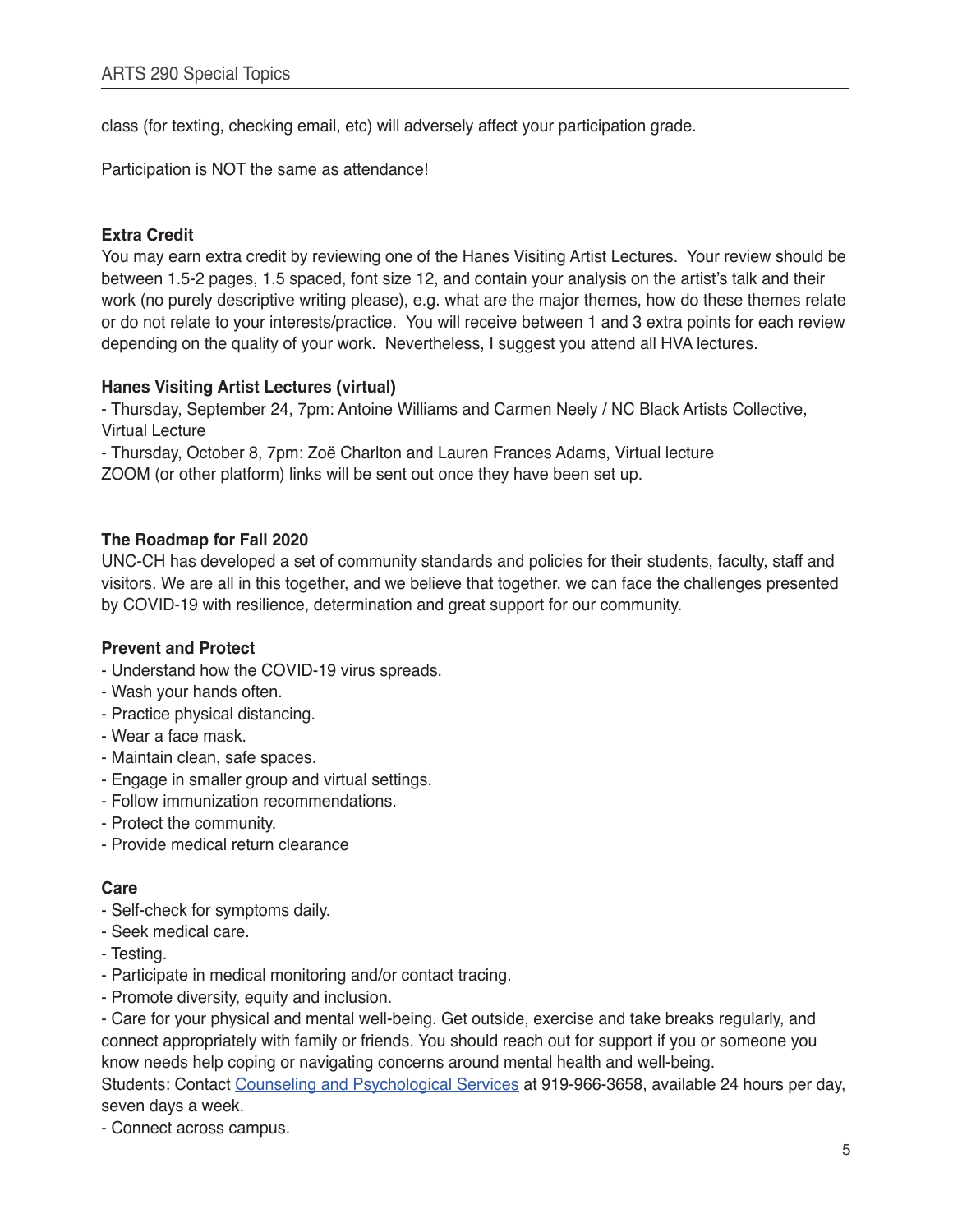# **Communicate**

These community standards have been established to promote the health of our students, faculty, staff and visitors. We fully expect that everyone on campus will understand and appreciate the critical impact of the COVID-19 pandemic and follow these standards. Our first and preferred approach to assure compliance with these standards will be through public health education and communication. If necessary, however, the University and other governmental authorities will institute applicable enforcement measures (including disciplinary, legal or other appropriate actions) to address certain violations.

As we prioritize safety, we will need your help to return to normal on-campus operations. We all have a role to play in this process and we need your help to make this phased reentry as safe and successful as possible.

Read more here: <https://ars.unc.edu>

## **Accessibility**

UNC facilitates the implementation of reasonable accommodations, including resources and services, for students with disabilities, chronic medical conditions, a temporary disability or pregnancy complications resulting in difficulties with accessing learning opportunities. All accommodations are coordinated through the Accessibility Resources and Service Office. See the ARS Website for contact information: <https://ars.unc.edu>. Relevant policy documents as they relation to registration and accommodations determinations and the student registration form are available on the ARS website.

Registered students who anticipate needing accommodations of any sort in a class will need to issue Faculty Notifications from https://arsportal.unc.edu as soon as possible after the start of the semester. The notification email specifies the accommodations agreed with ARS and identified as 'reasonable'. ARS reminds students that they are required to make contact with their instructors following the issuance of the accommodations notifications to discuss the ways in which the accommodations identified can be most effectively implemented. This also allows instructors to identify any potential difficulties with the accommodations identified in relation to their particular class. If you do not communicate your approved accommodations, your instructors are not legally obliged to provide them.

## **Title IX Resources**

Any student who is impacted by discrimination, harassment, interpersonal (relationship) violence, sexual violence, sexual exploitation, or stalking is encouraged to seek resources on campus or in the community. Please contact the Director of Title IX Compliance (Adrienne Allison – Adrienne.allison@ unc.edu), Report and Response Coordinators in the Equal Opportunity and Compliance Office (reportandresponse@unc.edu), Counseling and Psychological Services (confidential), or the Gender Violence Services Coordinators (gvsc@unc.edu; confidential) to discuss your specific needs. Additional resources are available at [safe.unc.edu.](https://safe.unc.edu)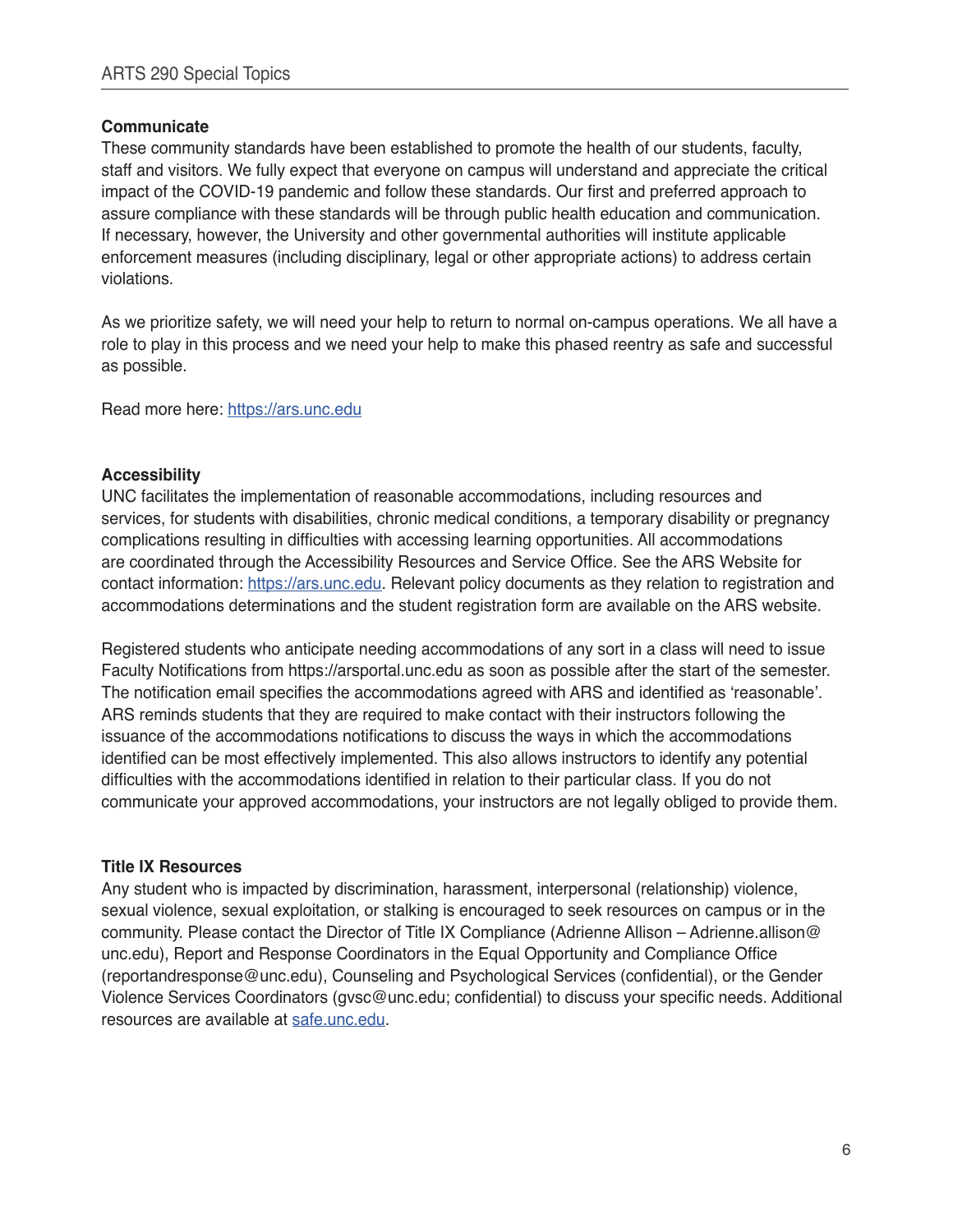# **Honor Code**

Academic integrity is at the heart of Carolina and we all are responsible for upholding the ideals of honor and integrity. The student-led Honor System is responsible for adjudicating any suspected violations of the Honor Code and all suspected instances of academic dishonesty will be reported to the honor system. Information, including your responsibilities as a student is outlined in the Instrument of Student Judicial Governance. Your full participation and observance of the Honor Code is expected. [http://](http://catalog.unc.edu/policies-procedures/honor-code/ ) [catalog.unc.edu/policies-procedures/honor-code/](http://catalog.unc.edu/policies-procedures/honor-code/ )

All academic work should be done with the highest level of honesty and integrity that this University demands. Artwork made in this class should not be turned in for other art classes and vice versa. Infractions include but are not limited to cheating, plagiarism, or falsification, or turning in old images or images created for other classes. Violators will be reported to the dean of students and will receive a failing grade in the course.

# **University Testing Centre**

The College of Arts and Sciences provides a secure, proctored environment in which exams can be taken. The center works with instructors to proctor exams for their undergraduate students who are not registered with ARS and who do not need testing accommodations as provided by ARS. In other words, the Center provides a proctored testing environment for students who are unable to take an exam at the normally scheduled time (with pre-arrangement by your instructor). For more information, visit [http://](http://testingcenter.web.unc.edu/) [testingcenter.web.unc.edu/](http://testingcenter.web.unc.edu/).

# **Counselling and Psychological Services**

CAPS is strongly committed to addressing the mental health needs of a diverse student body through timely access to consultation and connection to clinically appropriate services, whether for short or long-term needs. Go to their website: [https://caps.unc.edu/](https://caps.unc.edu/ ) or visit their facilities on the third floor of the Campus Health Services building for a walk-in evaluation to learn more.

## **Materials**

You may use any materials you wish.

ARTS 290 Special Topics: Exploring the City through Visual Arts, is a course developed with support from a JMCE Faculty EU Research and Travel Award. The award is made possible by a Jean Monnet Center of Excellence grant from the European Commission.

## **\*\*\*The syllabus' content and weekly schedule are subject to change at my discretion.**

synchronous (s) asynchronous (a)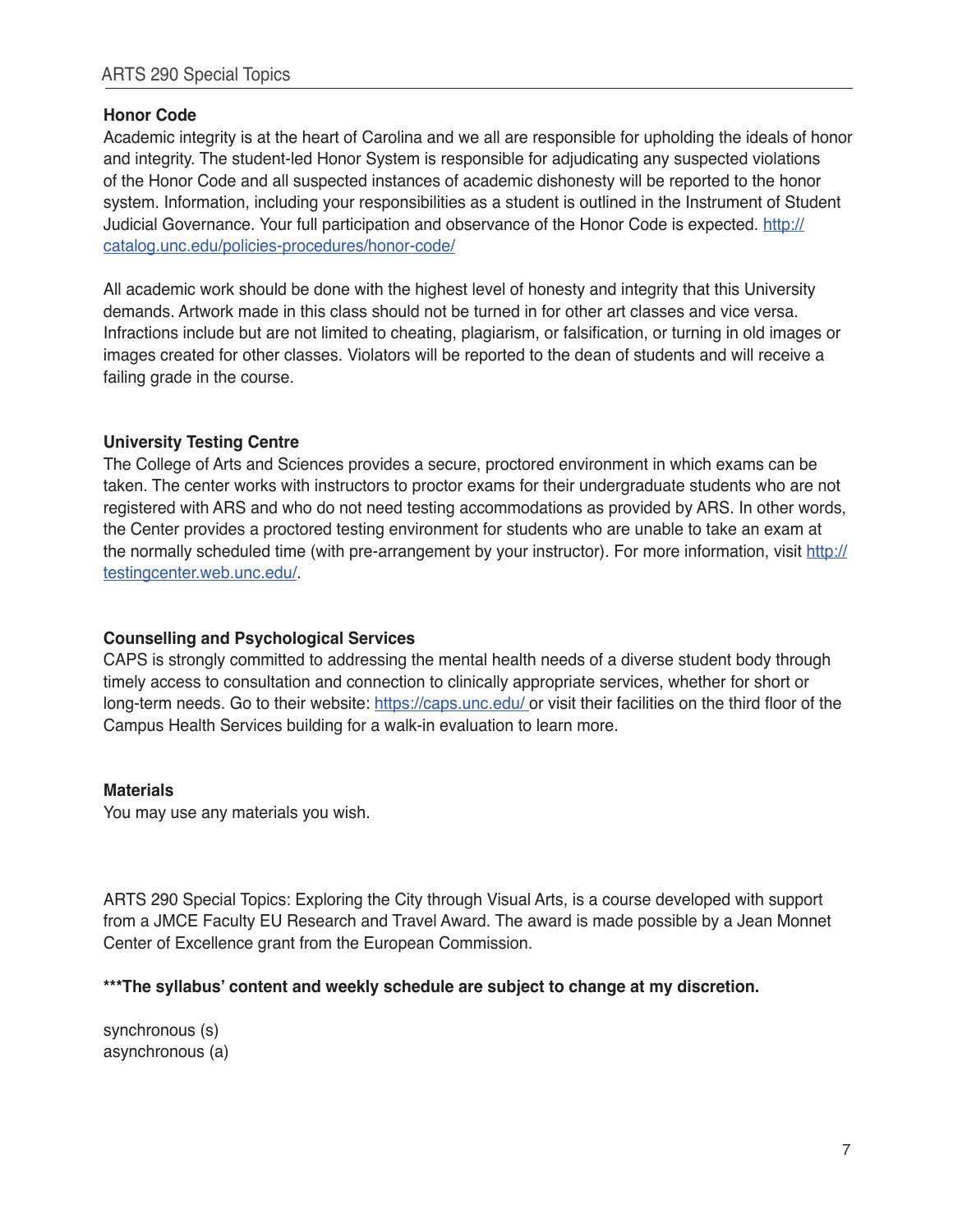# **Class Schedule**

| <b>Week1</b>         | Part 1: Cities of the Interwar Period (1918 - 1939)                                                                                                                                                                                                                                          |
|----------------------|----------------------------------------------------------------------------------------------------------------------------------------------------------------------------------------------------------------------------------------------------------------------------------------------|
| Aug 11 (s)           | First day of class<br>Introductions<br>Classroom, Zoom + electronic devices rules<br>Go over syllabus                                                                                                                                                                                        |
|                      | Reading #1 Benjamin "A Berlin Chronicle"" (pp. 293 - 304) for Aug 13 class<br>Reading #1 Dreyer/McDowell "Imagining the flâneur as a woman" for Aug 13 class<br>Reading #1 Eco "On the Impossibility of Drawing a Map of the Empire on the Scale of 1<br>to 1" (pp. 95-106) for Aug 13 class |
| Aug 13 (s)           | On Maps, Flâneur/Flâneuse, and 1920's - 1930's Cities (examples from Germany,<br>Poland, Czech Republic)<br>Discuss Benjamin, Dreyer/McDowell, Eco readings<br>Give Assignment #1 Mapping the City                                                                                           |
|                      | Reading #2 Gleber "The Woman and the Camera" for Aug 18 class (written response due)<br>Visit Prague, Berlin, and Warsaw in Google Maps for Aug 18 class                                                                                                                                     |
| Week 2               |                                                                                                                                                                                                                                                                                              |
| Aug 18 (s)           | Representations of 1920's - 1930's Cities in artist films and photographs (examples from<br>Germany, Poland, Czech Republic)<br>Discuss 'cities visits', Gleber reading and responses                                                                                                        |
| Aug 20 (a)           | Walking/mapping exercise                                                                                                                                                                                                                                                                     |
|                      | Reading #3 Sayer "Surrealist Prague (this little mother has claws)" for Aug 25 class<br>(written response due)                                                                                                                                                                               |
| Week 3               |                                                                                                                                                                                                                                                                                              |
| Aug 25 (s)           | Report back on your walking/mapping exercise<br>1920's-1930's Cities in paintings, sculptures, drawings (examples from Germany,<br>Poland, Czech Republic)<br>Discuss Sayer reading and responses                                                                                            |
| Aug 27 (a)           | Josh Hockensmith on maps and books on the city from the Sloane Art Library Collection<br>Open Lab - Book feedback/In-progress appointment via Calendly                                                                                                                                       |
|                      |                                                                                                                                                                                                                                                                                              |
| Week 4<br>Sep $1(a)$ | Open Lab - Book feedback/In-progress appointment via Calendly                                                                                                                                                                                                                                |
| Sep $3(s)$           | Critique Assignment #1                                                                                                                                                                                                                                                                       |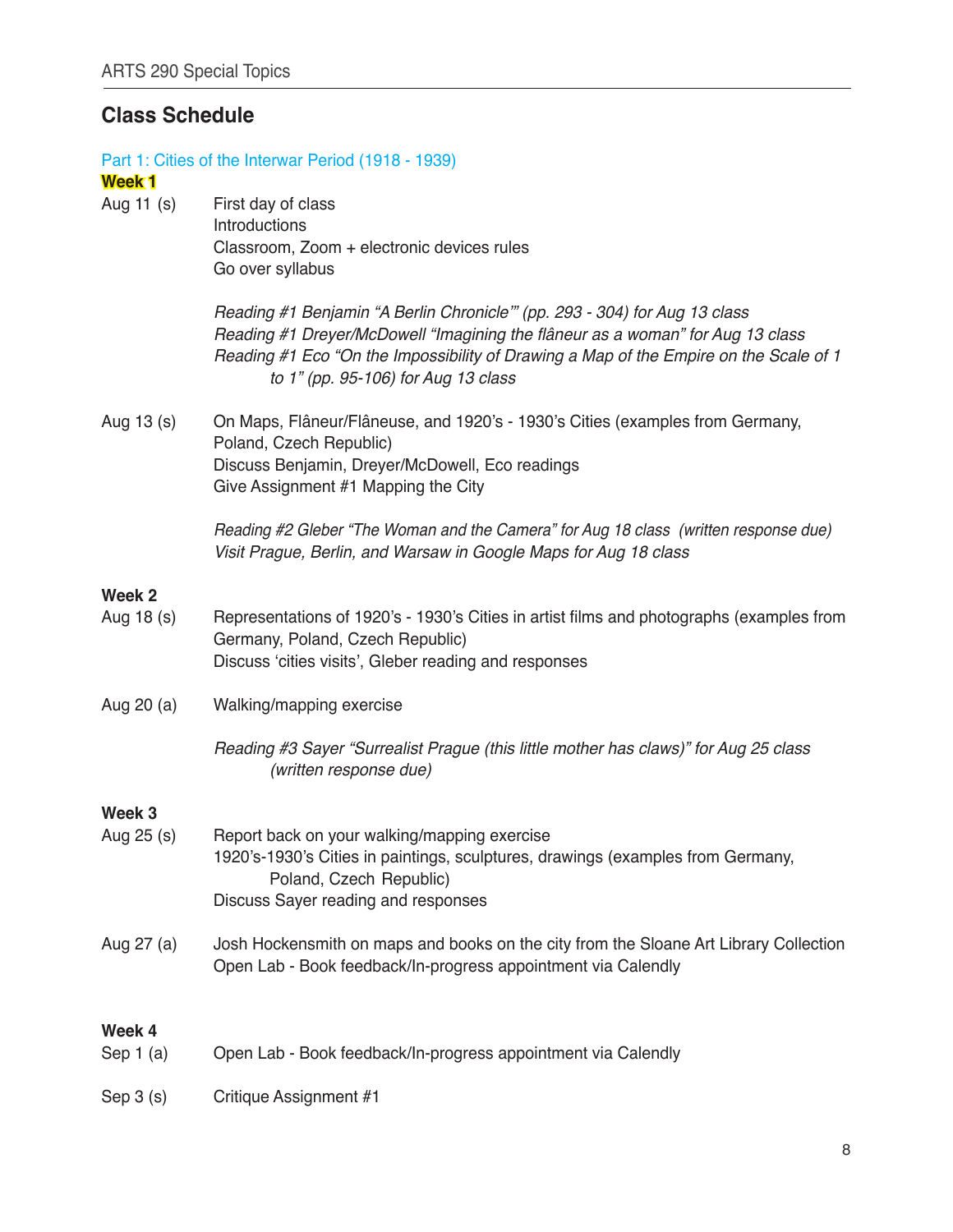Reading #4 Klahr "Nazi Stereoscopic Photobooks of Vienna and Prague: Geopolitical Propaganda Collides with a Distinctive Medium" for Sep 8 class Reading #4 Agamben "The Witness" for Sep 8 class

#### Part 2: WWII: Cities of Trauma - WWII and its Aftermath, EU, Cold War (1939-89)

**Week 5**

- Sep 8 (s) Discussion on Cities of Trauma, WWII and its implications Artists responding to the time of WWII (1939 - 1945) (examples from Germany, Poland, Czech Republic) Give Assignment #2 On Memory and Monuments Discuss Klahr reading
- Sep 10 (a) Open Lab Book feedback/In-progress appointment via Calendly

 Reading #5 Arendt "Eichmann in Jerusalem. A Report on the Banality of Evil" for Sep 15 class (written response due)

#### **Week 6**

- Sep 15 (s) Artists responding to the aftermath of WWII (1945 1960) (examples from Germany, Poland, Czech Republic) Discuss Arendt reading and responses
- Sep 17 (a) Open Lab Book feedback/In-progress appointment via Calendly
	- Reading #6 Zarecor "Architecture in Eastern Europe and the Former Soviet Union" for Sep 22 class Reading #6 Blokker "Remembering and Experiencing German Cities in Photographic Books after World War II" for Sep 22 class

#### **Week 7**

| Sep 22 (s)           | Artists responding to the period following WWII (1960-89) (examples from Germany,<br>Poland, Czech Republic)<br>Discuss Zarecor and Blokker readings |  |
|----------------------|------------------------------------------------------------------------------------------------------------------------------------------------------|--|
|                      | Reading #7 Two chapters from Peter Stein's book A Boy's Journey for Aug 24 talk                                                                      |  |
| Sep 24 (s)           | Zoom talk with Pof. Peter Stein, Holocaust Survivor born in Prague (CZ), organized by<br>the Center for European Studies (CES) at UNC-CH (9-10am)    |  |
| Week 8<br>Sep 29 (a) | Open Lab - Book feedback/In-progress appointment via Calendly                                                                                        |  |
| Oct $1(s)$           | Critique Assignment #2<br>Reading #8 Murphy "Ending Cold War Divisions and Establishing New Partnerships:                                            |  |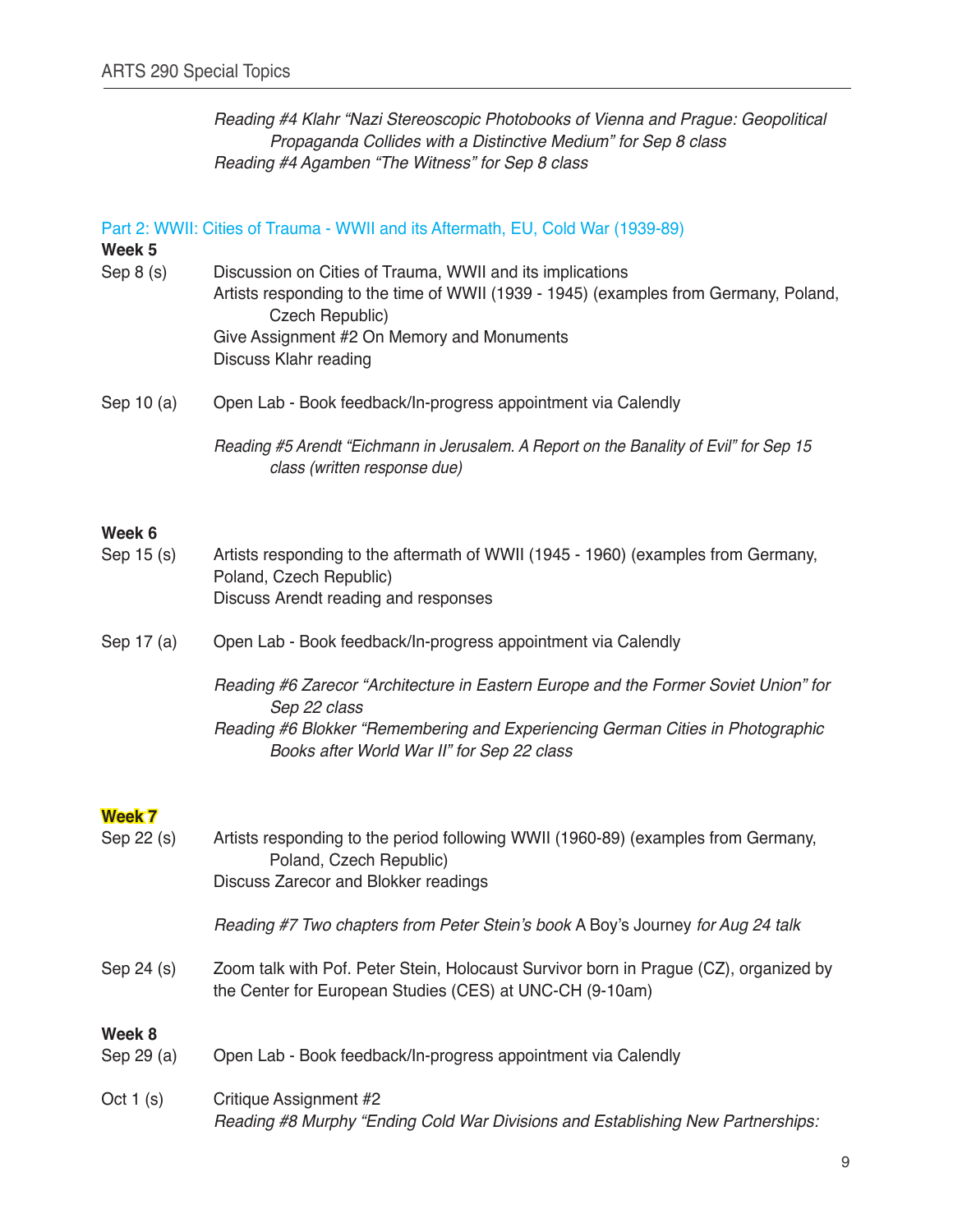German Unification and the Transformation of German-Polish Relations" for Oct 6  *class* Reading #8 Goerner "Borders in mind or how to re-invent identities" for Oct 6 class

#### Part 3: Cities of Change - The European Project (1989-2020)

#### **Week 9**

- Oct 6 (s) Give Assignment #3 Cities of Change The European Project 'Cities of Change' (examples from Germany, Poland, Czech Republic) (1989 - 2000) Discuss Murphy and Goerner readings
- Oct 8 (a) Virtual Art Library visit and Research Day
	- Reading #9 Erek/Gantner "Disappearing History. Challenges of Imagining Berlin after 1989" (pp.181-200) AND Goels "Through the Eues of Angels and Vampires. 'Berlin Ruins' in 'Wings of Desire' and 'We Are the Night' (pp. 347-363) for Oct 13  *class* Reading #9 Van Cant "Historical Memory in Post-Communist Poland: Warsaw's Monuments after 1989" (written response due)

#### **Week 10**

| Oct $13(s)$  | More on 'Cities of Change' (examples from Germany, Poland, Czech Republic) (2000 - 2020)<br>Discuss Erek/Gantner, Goels, and Van Cant readings and respones                                                                           |
|--------------|---------------------------------------------------------------------------------------------------------------------------------------------------------------------------------------------------------------------------------------|
| Oct 15 $(a)$ | Open Lab Day - Book feedback/In-progress appointment via Calendly                                                                                                                                                                     |
|              | Reading #10 Grubbauer/Kusiak "Introduction: Chasing Warsaw" (pp. 9-23) AND Kusiak/<br>Kacperski "Kiosks with Vodka and Democracy: Civic Cafés between New Urban<br>Movements and Old Social Divisions" (pp. 213-240) for Oct 20 class |

#### **Week 11**

| Oct $20(s)$ | European Union - New Member States                                                |
|-------------|-----------------------------------------------------------------------------------|
|             | How has the European Union membership changed visual representations of cities in |
|             | Germany, Poland, Czech Republic?                                                  |
|             | Discuss Grubbauer/Kusiak and Kusiak/Kacperski readings                            |

Oct 22 (a) Open Lab - Book feedback/In-progress appointment via Calendly

## **Week 12**

- Oct 27 (s) Critique Assignment #3 (Presentations)
- Oct 29 (s) Critique Assignment #3 (Presentations)

Reading #11 Dalakoglou "Europe's last frontier: The spatialities of the refugee crisis" for Nov 3 class (written responses due) 10